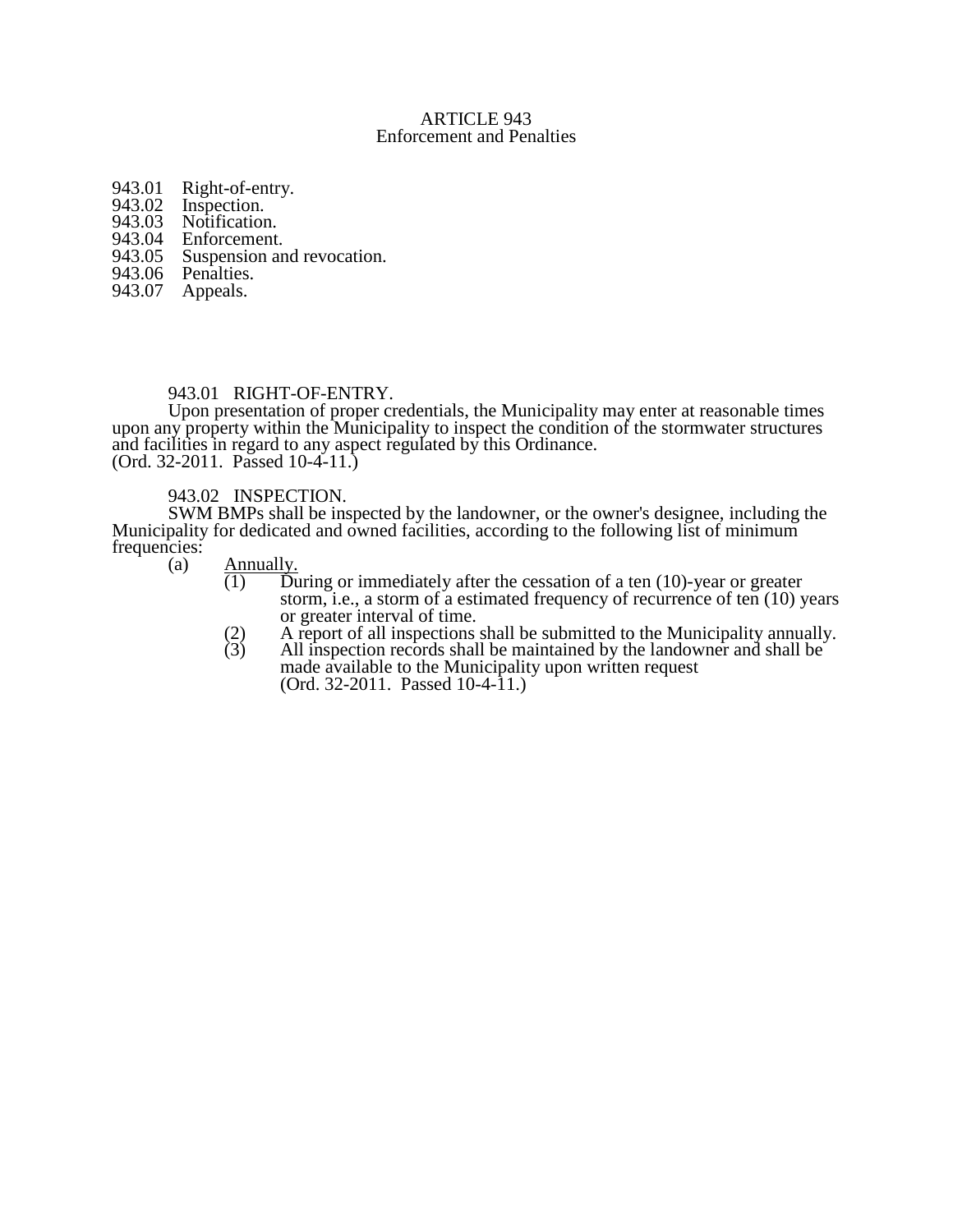#### 943.03 NOTIFICATION.

In the event that a person fails to comply with the requirements of this Ordinance, or fails to conform to the requirements of any permit issued hereunder, the Municipality shall provide written notification of the violation. Such notification shall set forth the nature of the violations and establish a time limit for the correction of these violation(s). Failure to comply within the time specified shall subject such person to the penalty provisions of this Ordinance. All such penalties shall be deemed cumulative and do not prevent the Municipality from pursuing any and all remedies. It shall be the responsibility of the Owner of the real property on which any Regulated Activity is proposed to occur, is occurring, or has occurred, to comply with the terms and conditions of this Ordinance.

(Ord. 32-2011. Passed 10-4-11.)

## 943.04 ENFORCEMENT.<br>(a) It shall be unlawful f

It shall be unlawful for a person to undertake any regulated activity except as provided in an approved SWM Site Plan, unless specifically exempted in Section 937.02.

(b) It shall be unlawful to violate any Section of this Ordinance.

(c) Inspections regarding compliance with the SWM Site Plan are a responsibility of the Municipality. (Ord. 32-2011. Passed 10-4-11.)

# 943.05 SUSPENSION AND REVOCATION.<br>(a) Any approval or permit issued by the Mi

Any approval or permit issued by the Municipality pursuant to this Ordinance may be suspended or revoked for:

- (1) Non-compliance with or failure to implement any provision of the approved SWM Site Plan or O&M Agreement.
- (2) A violation of any provision of this Ordinance or any other applicable law, ordinance, rule, or regulation relating to the Regulated Activity.
- (3) The creation of any condition or the commission of any act during the Regulated Activity which constitutes or creates a hazard, nuisance, pollution, or endangers the life or property of others.

# (b) A suspended approval shall be reinstated by the Municipality when:<br>(1) The Municipality has inspected and approved the corrections

- The Municipality has inspected and approved the corrections to the violations that caused the suspension.
- (2) The Municipality is satisfied that the violation has been corrected.

(c) An approval that has been revoked by the Municipality cannot be reinstated. The applicant may apply for a new approval under the provisions of this Ordinance.

(d) If a violation causes no immediate danger to life, public health, or property, at its sole discretion, the Municipality may provide a limited time period for the owner to correct the violation. In these cases, the Municipality will provide the owner, or the owner's designee, with a written notice of the violation and the time period allowed for the owner to correct the violation. If the owner does not correct the violation within the allowed time period, the municipality may revoke or suspend any, or all, applicable approvals and permits pertaining to any provision of this Ordinance.

(Ord. 32-2011. Passed 10-4-11.)